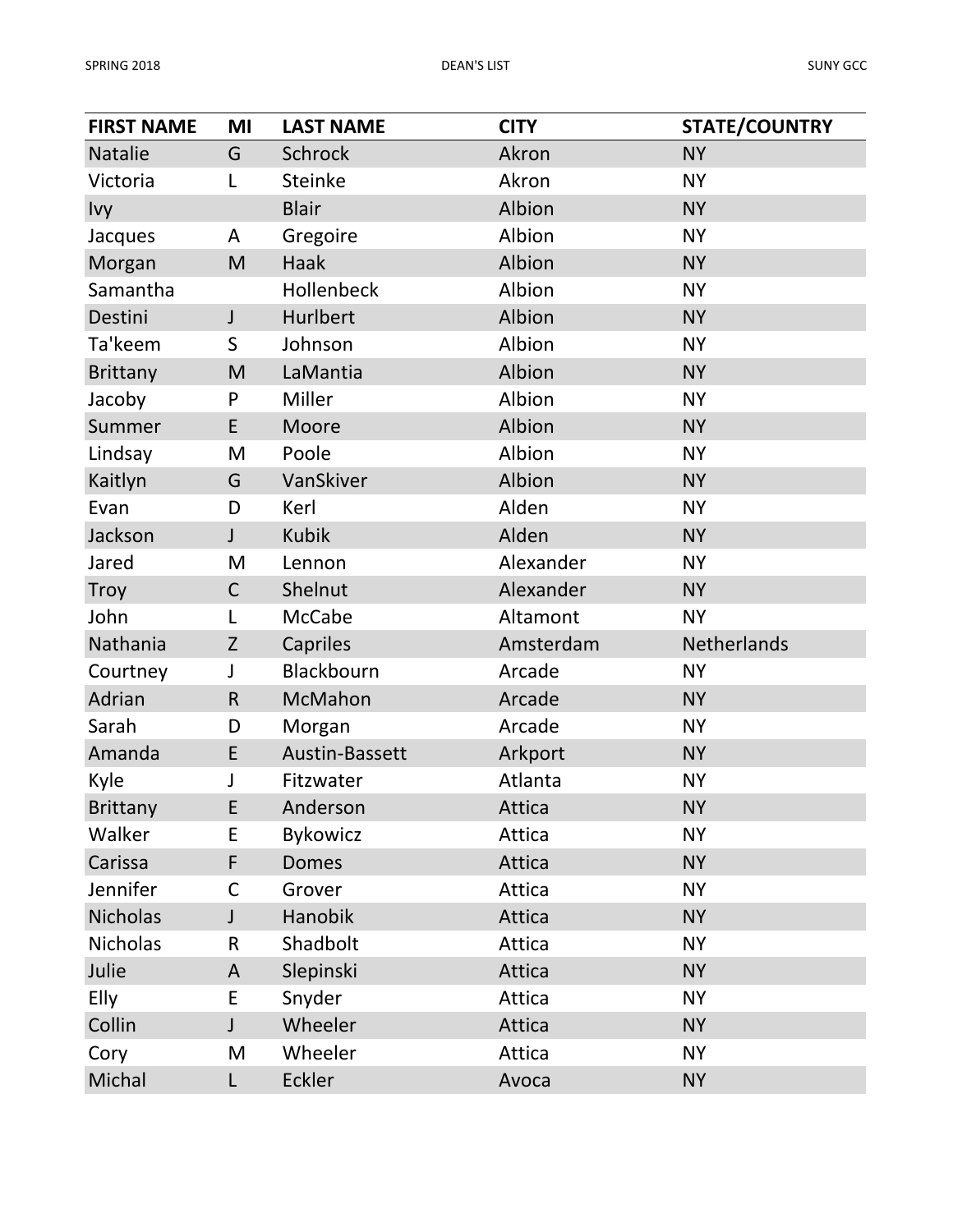| <b>FIRST NAME</b> | ΜI           | <b>LAST NAME</b>       | <b>CITY</b>       | <b>STATE/COUNTRY</b>  |
|-------------------|--------------|------------------------|-------------------|-----------------------|
| Anthony           | J            | Collins                | Avon              | <b>NY</b>             |
| Arianna           | M            | Rowlinson              | Avon              | <b>NY</b>             |
| Morgan            | L            | Scherer                | Avon              | <b>NY</b>             |
| Katlyn            | M            | Adamczak               | <b>Basom</b>      | <b>NY</b>             |
| Natalie           | C            | Amico                  | <b>Batavia</b>    | <b>NY</b>             |
| Kimberly          | A            | <b>Brodsky</b>         | <b>Batavia</b>    | <b>NY</b>             |
| Marielle          | B            | <b>Brown</b>           | <b>Batavia</b>    | <b>NY</b>             |
| Cameron           | A            | <b>Clark</b>           | <b>Batavia</b>    | <b>NY</b>             |
| Jacob             | B            | Corcoran               | <b>Batavia</b>    | <b>NY</b>             |
| Riley             | J            | Dyson                  | <b>Batavia</b>    | <b>NY</b>             |
| Andrew            | J            | Frank                  | <b>Batavia</b>    | <b>NY</b>             |
| Kesa              | M            | Janes                  | <b>Batavia</b>    | <b>NY</b>             |
| Sataka            |              | Kijsiravej             | <b>Batavia</b>    | <b>NY</b>             |
| Lea               | L            | Morgan                 | <b>Batavia</b>    | <b>NY</b>             |
| Kali              | M            | <b>Nichols</b>         | <b>Batavia</b>    | <b>NY</b>             |
| Taylor            | M            | Paris                  | <b>Batavia</b>    | <b>NY</b>             |
| Joseph            | G            | Rojo                   | <b>Batavia</b>    | <b>NY</b>             |
| Mason             | $\mathsf{J}$ | <b>Russ</b>            | <b>Batavia</b>    | <b>NY</b>             |
| Cameron           | M            | Sanzo                  | <b>Batavia</b>    | <b>NY</b>             |
| Madison           | L            | Swiatowy               | <b>Batavia</b>    | <b>NY</b>             |
| Mason             | W            | <b>Turner</b>          | <b>Batavia</b>    | <b>NY</b>             |
| Micheal           | D            | Van Dorn               | <b>Batavia</b>    | <b>NY</b>             |
| Jack              | O            | Sharman-Dodd           | Bedfordshire      | <b>United Kingdom</b> |
| Taylor            | M            | <b>Stuck</b>           | <b>Belmont</b>    | <b>NY</b>             |
| Jenna             | T.           | Amesbury               | Bergen            | <b>NY</b>             |
| Kristin           | L            | Hohn                   | Bergen            | <b>NY</b>             |
| Kimberly          |              | Lovett                 | Bergen            | <b>NY</b>             |
| Shawn             | M            | <b>Merry</b>           | Bergen            | <b>NY</b>             |
| Joshua            | P            | Robinson               | Bergen            | <b>NY</b>             |
| Joanne            | R            | Sullivan               | <b>Bliss</b>      | <b>NY</b>             |
| Nickki            | L            | Perrin                 | <b>Bloomfield</b> | <b>NY</b>             |
| Romulo            |              | Zelaya Barreto Sampaio | Brasilia, DF      | <b>Brazil</b>         |
| Carissa           | J            | Saile                  | <b>Brockport</b>  | <b>NY</b>             |
| Katie             | M            | Snider                 | <b>Brockport</b>  | <b>NY</b>             |
| Jonah             | M            | Spencer                | <b>Brockport</b>  | <b>NY</b>             |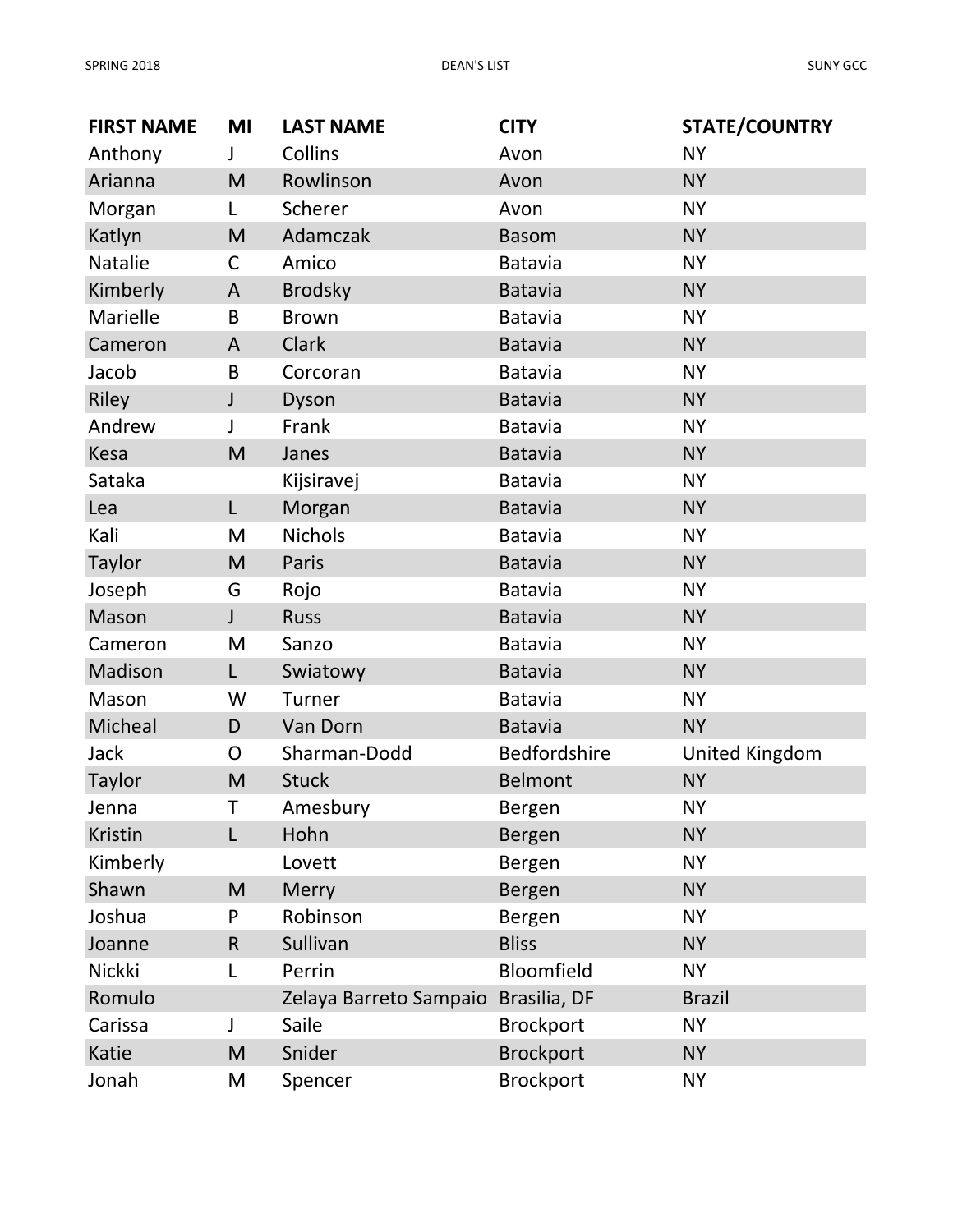| <b>FIRST NAME</b> | MI           | <b>LAST NAME</b>        | <b>CITY</b>            | <b>STATE/COUNTRY</b>        |
|-------------------|--------------|-------------------------|------------------------|-----------------------------|
| Noah              | H            | Spencer                 | <b>Brockport</b>       | <b>NY</b>                   |
| Justin            |              | <b>Teets</b>            | <b>Brockport</b>       | <b>NY</b>                   |
| Kadeja            | M            | <b>Jenkins</b>          | <b>Bronx</b>           | <b>NY</b>                   |
| Sara              | P            | <b>Flores Hernandez</b> | Brooklyn               | <b>NY</b>                   |
| Casey             | $\mathsf{A}$ | <b>Smalls</b>           | Brooklyn               | <b>NY</b>                   |
| Ebony             |              | Nelson                  | <b>Buffalo</b>         | <b>NY</b>                   |
| Richard           | D            | <b>Estes</b>            | Caledonia              | <b>NY</b>                   |
| Stacy             | L            | Mullett                 | Caledonia              | <b>NY</b>                   |
| Karen             | $\mathsf{P}$ | <b>Munnings</b>         | Caledonia              | <b>NY</b>                   |
| Hollee            | N            | <b>Bradshaw</b>         | Canaseraga             | <b>NY</b>                   |
| Jessica           |              | Deritter                | Canaseraga             | <b>NY</b>                   |
| Jonathan          |              | Shorey                  | Canaseraga             | <b>NY</b>                   |
| Amanda            |              | <b>Stratton</b>         | Canisteo               | <b>NY</b>                   |
| Cortney           | $\mathsf{R}$ | <b>Richards</b>         | Chaffee                | <b>NY</b>                   |
| Jenisa            | M            | Lehman                  | Charlotte              | <b>NC</b>                   |
| Nanako            |              | Shiozawa                | Chiba                  | Japan                       |
| Joanna            |              | Chhibber                | Churchville            | <b>NY</b>                   |
| Leah              | J            | Renaldo                 | Churchville            | <b>NY</b>                   |
| <b>Molly</b>      | $\mathsf C$  | Reyngoudt               | Churchville            | <b>NY</b>                   |
| Amanda            |              | Smith                   | Churchville            | <b>NY</b>                   |
| Sascha            | M            | Vom Heede               | Churchville            | <b>NY</b>                   |
| Jake              | M            | Pugliese                | Clarence               | <b>NY</b>                   |
| Angelina          | $\mathsf{R}$ | Cercone                 | <b>Clarence Center</b> | <b>NY</b>                   |
| Faith             | M            | Thompson                | <b>Clarence Center</b> | <b>NY</b>                   |
| Nathan            | $\mathsf R$  | Gibson                  | Conesus                | <b>NY</b>                   |
| Tina              |              | Ambrosoli-Keller        | Corfu                  | <b>NY</b>                   |
| Austin            | J            | Cansdale                | Corfu                  | <b>NY</b>                   |
| Kristen           |              | Gaik                    | Corfu                  | <b>NY</b>                   |
| Jessica           | L            | Ryckman                 | Corfu                  | <b>NY</b>                   |
| Magdalene         | B            | Horvath                 | Cowlesville            | <b>NY</b>                   |
| Camilo            | A            | Pernett Jimenez         | Curacao                | <b>Netherlands Antilles</b> |
| Navaily           | M            | Petrona                 | Curacao                | <b>Netherlands Antilles</b> |
| Micah             | D            | Schoonover              | Dalton                 | <b>NY</b>                   |
| Heather           | M            | Fox                     | Dansville              | <b>NY</b>                   |
| Jason             | J            | Hasler                  | Dansville              | <b>NY</b>                   |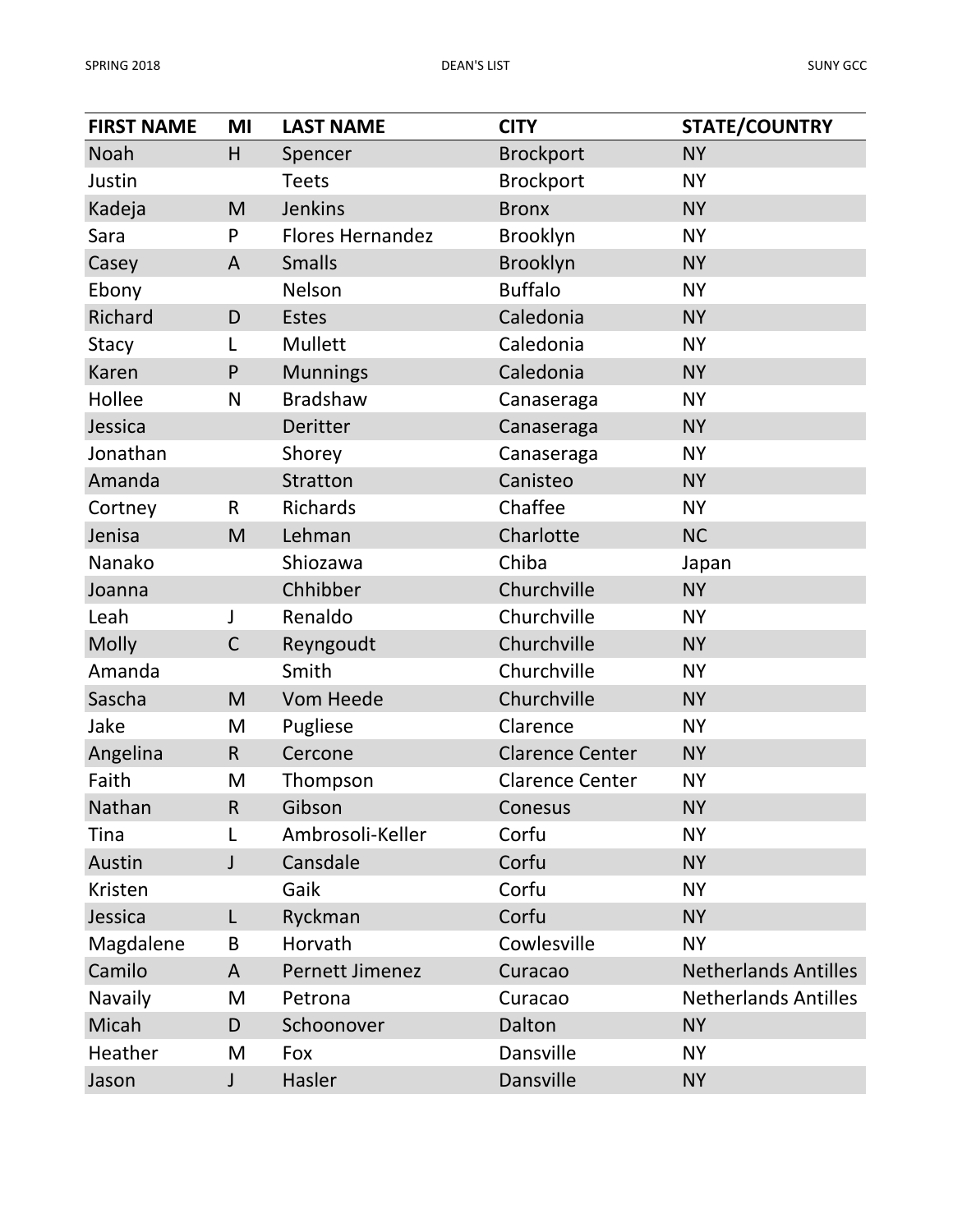| <b>FIRST NAME</b> | MI          | <b>LAST NAME</b> | <b>CITY</b>                 | <b>STATE/COUNTRY</b> |
|-------------------|-------------|------------------|-----------------------------|----------------------|
| Toni              | N           | Mickey           | Dansville                   | <b>NY</b>            |
| Candace           | M           | Rowe             | Dansville                   | <b>NY</b>            |
| Cameron           | M           | Sutton           | <b>Darien Center</b>        | <b>NY</b>            |
| Ashley            | L           | Blackmon         | Delevan                     | <b>NY</b>            |
| Heather           | E           | Calmes           | Delevan                     | <b>NY</b>            |
| Jeffrey           | S           | <b>McFarland</b> | Delevan                     | <b>NY</b>            |
| Airiana           | P           | Neri             | Delevan                     | <b>NY</b>            |
| Jessica           | L           | <b>Brossard</b>  | Depew                       | <b>NY</b>            |
| Molly             |             | <b>Barden</b>    | <b>East Amherst</b>         | <b>NY</b>            |
| Alannah           | R           | Gross            | East Bethany                | <b>NY</b>            |
| Christi           | M           | Straight         | <b>East Concord</b>         | <b>NY</b>            |
| Nathaniel         | J           | Cromwell         | <b>East Pembroke</b>        | <b>NY</b>            |
| Matthew           | $\mathsf R$ | <b>Baker</b>     | Elba                        | <b>NY</b>            |
| Amanda            |             | Castaneda        | Elba                        | <b>NY</b>            |
| Samantha          | J           | Nickerson        | Elba                        | <b>NY</b>            |
| Joseph            | W           | Seeler           | Elba                        | <b>NY</b>            |
| Tarah             | M           | Scharf           | Ellicottville               | <b>NY</b>            |
| Cynthia           | S           | Patterson        | Fairport                    | <b>NY</b>            |
| Mackayla          |             | Poorman          | <b>Farmersville Station</b> | <b>NY</b>            |
| Misty             | E           | <b>Brundage</b>  | Fillmore                    | <b>NY</b>            |
| Rebecca           | L           | Sobon            | Freedom                     | <b>NY</b>            |
| Hiroyuki          |             | Yamada           | Fujiidera, Osaka            | Japan                |
| Hijiri            |             | Sano             | Fukuoka, Fukuoka            | Japan                |
| Rachel            | M           | Meyer            | Gainesville                 | <b>NY</b>            |
| Collin            | M           | Tolsma           | Grand Island                | <b>NY</b>            |
| Ellen             | $\mathsf C$ | Lewis            | Groveland                   | <b>NY</b>            |
| Ellen             | C           | Lewis            | Groveland                   | <b>NY</b>            |
| Hyunseong         |             | Park             | Gyeonggi-do                 | Korea, Republic Of   |
| Natalie           |             | Salem            | Hamburg                     | <b>NY</b>            |
| Lisa              | $\mathsf C$ | Lauth            | Hamlin                      | <b>NY</b>            |
| Leanna            | A           | Beabout          | Hilton                      | <b>NY</b>            |
| Sarah             | R           | Fryer            | Hilton                      | <b>NY</b>            |
| <b>Nicholas</b>   | K           | Weber            | Hilton                      | <b>NY</b>            |
| Sarah             | K           | <b>Barber</b>    | Holland                     | <b>NY</b>            |
| Emily             | Α           | Kerlin           | Holland                     | <b>NY</b>            |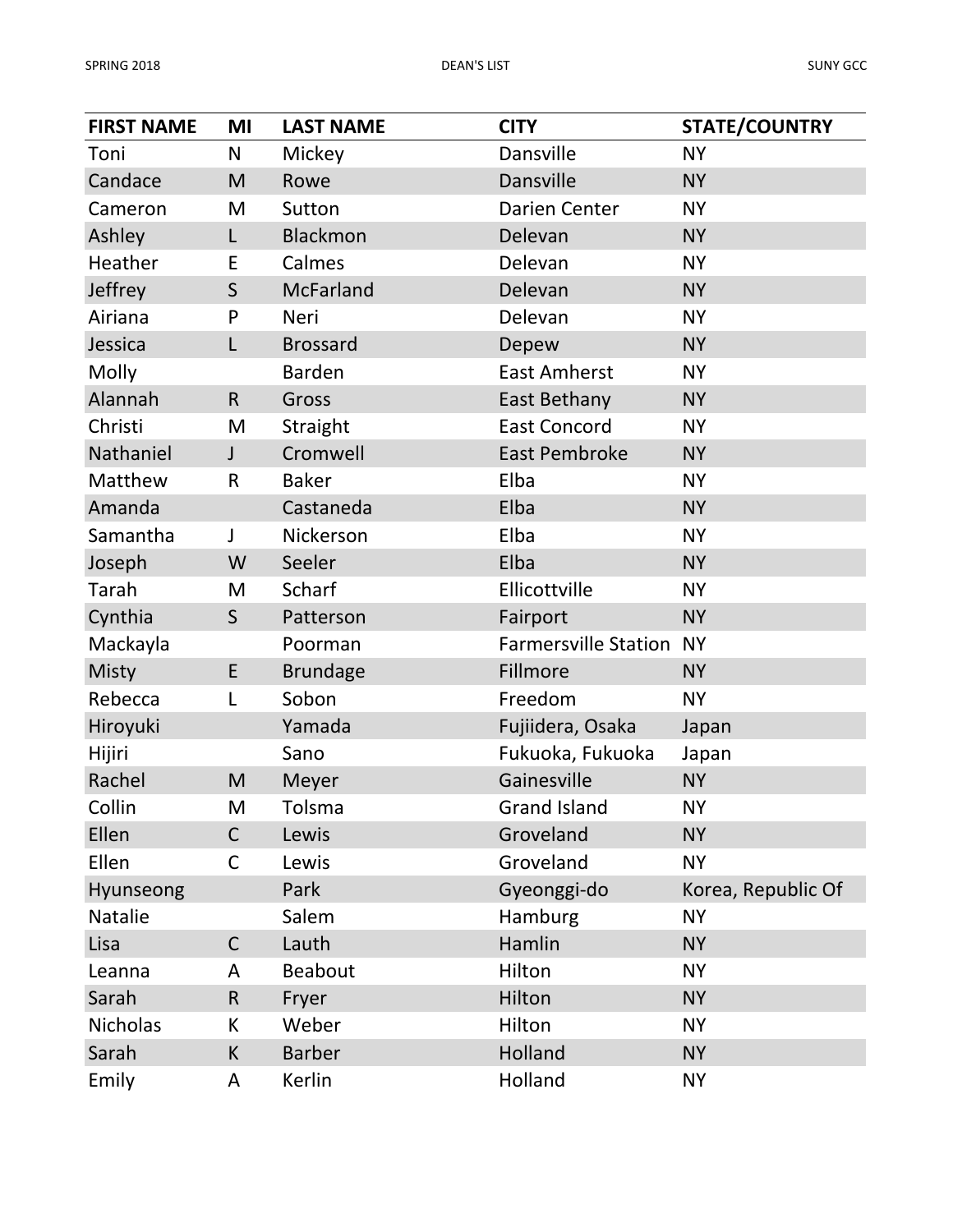| <b>FIRST NAME</b> | MI           | <b>LAST NAME</b> | <b>CITY</b>          | <b>STATE/COUNTRY</b>  |
|-------------------|--------------|------------------|----------------------|-----------------------|
| Johnathen         | J            | Affronti         | Holley               | <b>NY</b>             |
| Tiara             | A            | Meade            | Holley               | <b>NY</b>             |
| Felicia           | K            | <b>Heise</b>     | Honeoye              | <b>NY</b>             |
| Michael           | A            | Szymanski        | Honeoye              | <b>NY</b>             |
| <b>Alicia</b>     |              | Murphy           | <b>Honeoye Falls</b> | <b>NY</b>             |
| Taylor            | M            | Plank            | Hornell              | <b>NY</b>             |
| Joseph            | E.           | Murch            | Houghton             | <b>NY</b>             |
| Renee             | M            | <b>Stalker</b>   | <b>Howes Cave</b>    | <b>NY</b>             |
| <b>Tate</b>       | M            | Dean             | Hull, Yorkshire      | <b>United Kingdom</b> |
| Jacob             | O            | Sherman          | Hunt                 | <b>NY</b>             |
| Luis              | K            | Valencia Huerta  | Inuyama, Aichi       | Japan                 |
| Yoshiki           |              | Takai            | Izumi, Osaka         | Japan                 |
| Wesley            | M            | Erhardt          | Java Center          | <b>NY</b>             |
| Jonathan          | D            | Fox              | Kendall              | <b>NY</b>             |
| Angela            | S            | McFarlane        | Kendall              | <b>NY</b>             |
| Kayla             | M            | Yannatone        | Kent                 | <b>NY</b>             |
| Krystyna          | $\mathsf{Z}$ | Mayoka           | <b>Kings Park</b>    | <b>NY</b>             |
| Haruna            |              | Takami           | Kobe, Hyogo          | Japan                 |
| Emily             | A            | <b>Deangelis</b> | Lancaster            | <b>NY</b>             |
| Danielle          | M            | Zale             | Lancaster            | <b>NY</b>             |
| Stefanie          | M            | Callari          | Le Roy               | <b>NY</b>             |
| John              | M            | Gombos           | Le Roy               | <b>NY</b>             |
| Shawna            | L            | Horn             | Le Roy               | <b>NY</b>             |
| Kristin           | A            | Johnston         | Le Roy               | <b>NY</b>             |
| Danielle          | N            | Lauricella       | Le Roy               | <b>NY</b>             |
| Sara              | L            | Platek           | Le Roy               | <b>NY</b>             |
| <b>Maura</b>      | $\mathsf C$  | Rogers           | Le Roy               | <b>NY</b>             |
| Alison            | K            | Snell            | Le Roy               | <b>NY</b>             |
| Jordan            | E            | Tallman          | Leicester            | <b>NY</b>             |
| Grace             | A            | Adams            | Lima                 | <b>NY</b>             |
| Sean              | A            | <b>Murray</b>    | Lima                 | <b>NY</b>             |
| <b>Alexis</b>     | N            | Coleman          | Livonia              | <b>NY</b>             |
| Sara              | L            | Lazarony         | Livonia              | <b>NY</b>             |
| Clinton           | J            | <b>Richards</b>  | Livonia              | <b>NY</b>             |
| Alice             | M            | <b>Blackley</b>  | Lockport             | <b>NY</b>             |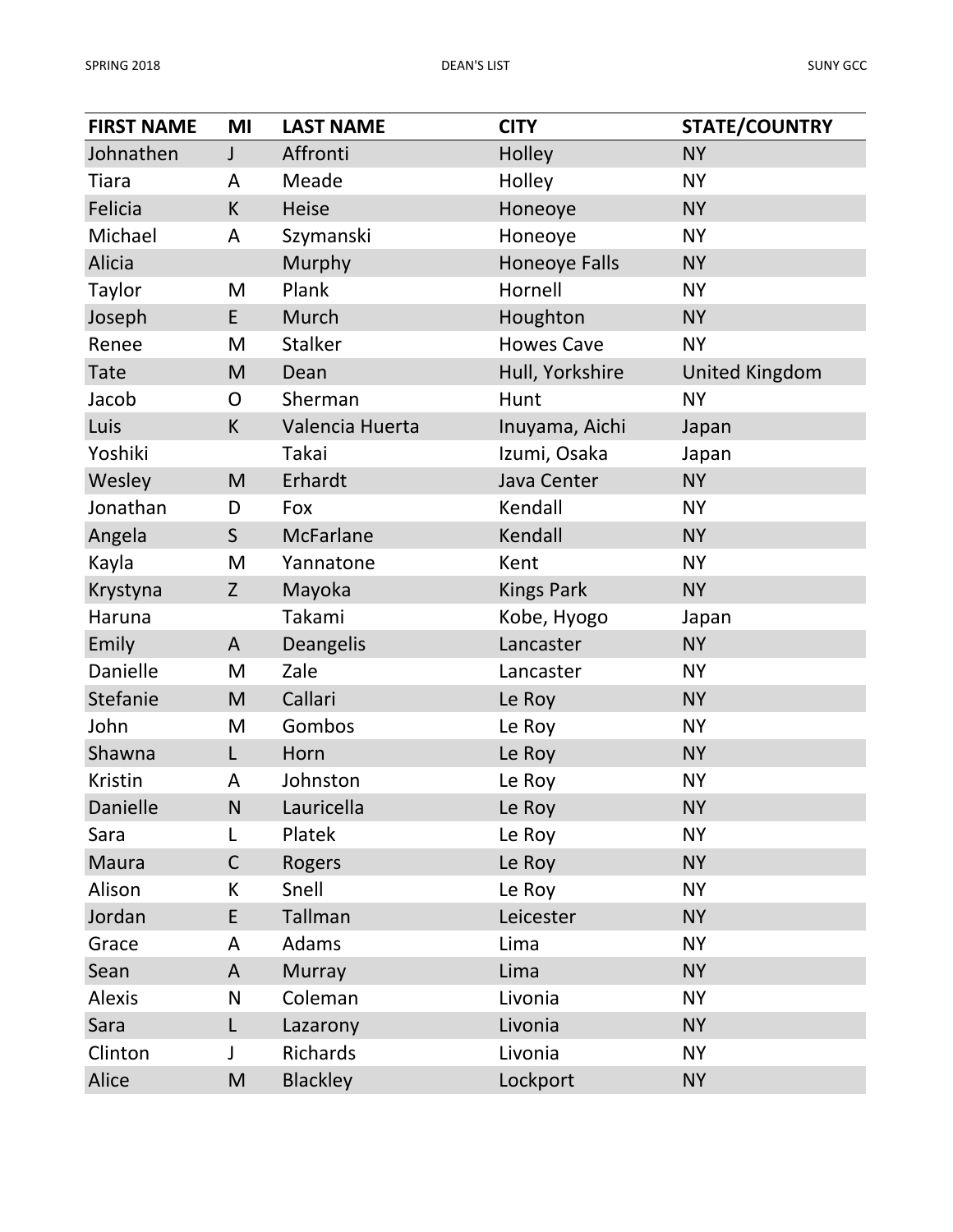| <b>FIRST NAME</b> | MI          | <b>LAST NAME</b>  | <b>CITY</b>         | <b>STATE/COUNTRY</b>  |
|-------------------|-------------|-------------------|---------------------|-----------------------|
| Christopher       | B           | Sherman           | Lockport            | <b>NY</b>             |
| Kenneth           | $\mathsf C$ | Kalson            | Lyndonville         | <b>NY</b>             |
| Samantha          | C           | Raduns            | Lyndonville         | <b>NY</b>             |
| Rachel            | R           | Conner            | <b>Machias</b>      | <b>NY</b>             |
| Heather           |             | <b>Burd</b>       | Medina              | <b>NY</b>             |
| Alyson            | $\mathsf R$ | Cameron           | Medina              | <b>NY</b>             |
| Sara              | J           | Flansburg         | Medina              | <b>NY</b>             |
| Jamie             | L           | Fulwell           | Medina              | <b>NY</b>             |
| <b>Brennen</b>    | C           | <b>Harris</b>     | Medina              | <b>NY</b>             |
| Olivia            | D           | Hill              | Medina              | <b>NY</b>             |
| Emily             | A           | <b>Kams</b>       | Medina              | <b>NY</b>             |
| Andrew            | J           | <b>McKee</b>      | Medina              | <b>NY</b>             |
| Carlin            | L           | Sanders           | Medina              | <b>NY</b>             |
| Devin             | M           | Swader            | Medina              | <b>NY</b>             |
| Taylor            |             | Warner            | Medina              | <b>NY</b>             |
| Thanayma          | Z           | Jimenez-Padilla   | <b>Mount Morris</b> | <b>NY</b>             |
| Judith            |             | Swan              | <b>Mount Morris</b> | <b>NY</b>             |
| <b>Stacy</b>      | D           | <b>Tortorice</b>  | <b>Mount Morris</b> | <b>NY</b>             |
| Nathan            | J           | Maniscalco        | Mumford             | <b>NY</b>             |
| Maiah             | Τ           | Morgan            | <b>New York</b>     | <b>NY</b>             |
| Allison           | M           | Duhow             | Newfane             | <b>NY</b>             |
| Ross              | A           | White             | North Yorkshire     | <b>United Kingdom</b> |
| Jessica           | E           | <b>Barclay</b>    | Oakfield            | <b>NY</b>             |
| Samantha          | M           | <b>Borkholder</b> | Oakfield            | <b>NY</b>             |
| Katelynn          | L           | Coughlin          | Oakfield            | <b>NY</b>             |
| Jacob             | W           | Natalizia         | Oakfield            | <b>NY</b>             |
| <b>Brittney</b>   | M           | Cruickshank       | Palmyra             | <b>NY</b>             |
| <b>Tayler</b>     | $\mathsf R$ | Louden            | Pavilion            | <b>NY</b>             |
| Christopher       | Т           | Misisco           | Pavilion            | <b>NY</b>             |
| Trinidad          |             | Salinas Guzman    | Pavilion            | <b>NY</b>             |
| Alan              |             | Litvinov          | Penfield            | <b>NY</b>             |
| Cassidy           | $\mathsf C$ | Cygan             | Perry               | <b>NY</b>             |
| David             |             | Fenn              | Perry               | <b>NY</b>             |
| Rebecca           | L           | Holbert           | Perry               | <b>NY</b>             |
| Marissa           | Н           | <b>McClurg</b>    | Perry               | <b>NY</b>             |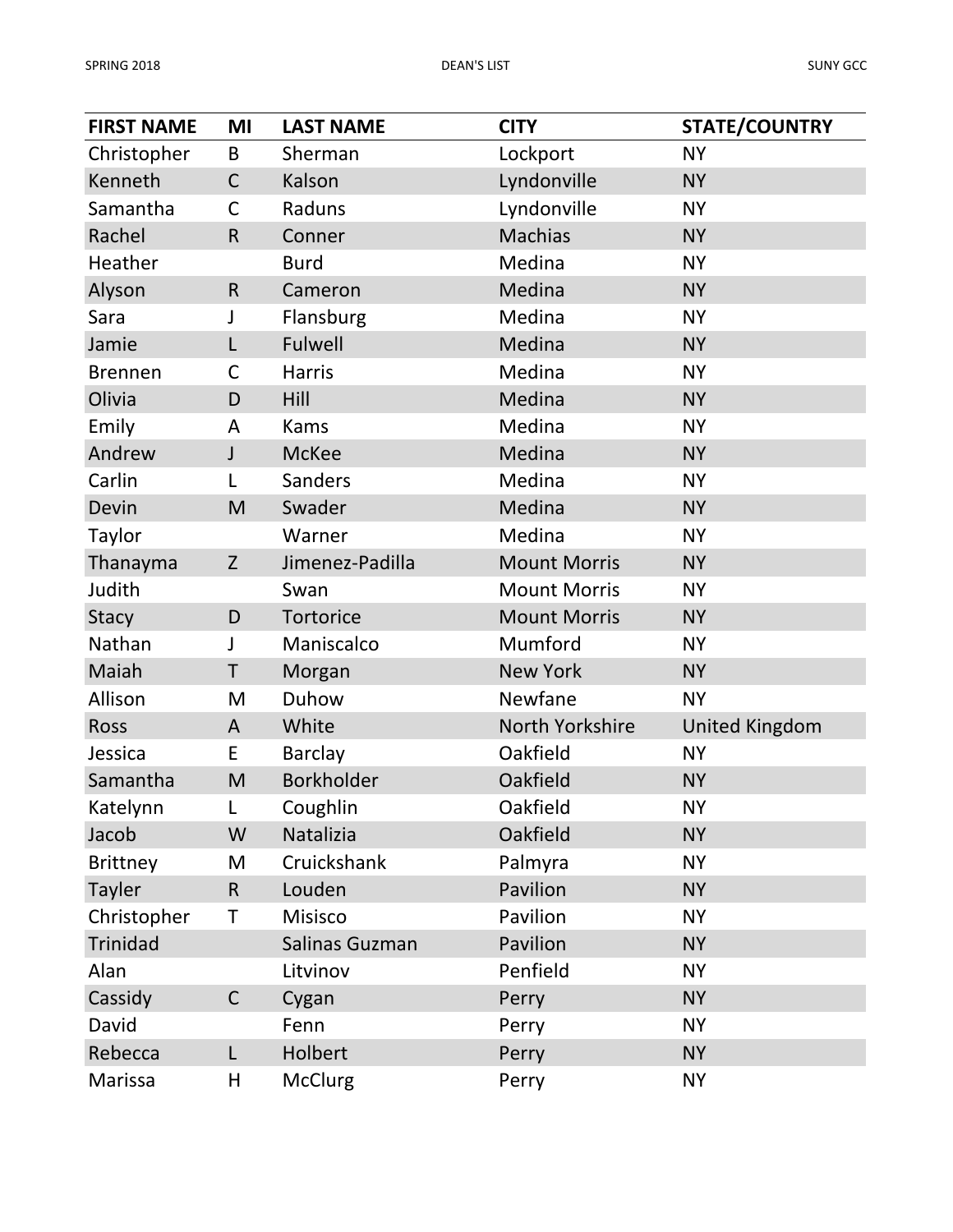| <b>FIRST NAME</b> | MI           | <b>LAST NAME</b> | <b>CITY</b>           | <b>STATE/COUNTRY</b> |
|-------------------|--------------|------------------|-----------------------|----------------------|
| Magdelyn          | M            | <b>McGinnis</b>  | Perry                 | <b>NY</b>            |
| Andrea            | M            | Prince           | Perry                 | <b>NY</b>            |
| Alicia            | M            | Rast             | Perry                 | <b>NY</b>            |
| Joshua            | D            | Rennie           | Perry                 | <b>NY</b>            |
| Storm             | M            | Retzer           | Perry                 | <b>NY</b>            |
| Ciera             | R            | Rinehart         | Perry                 | <b>NY</b>            |
| <b>Hillary</b>    | T            | Shaffer          | Perry                 | <b>NY</b>            |
| Tod               |              | Gentry           | Pittsford             | <b>NY</b>            |
| David             | S            | Glassman         | Plainview             | <b>NY</b>            |
| Jordan            | N            | <b>Brown</b>     | Rochester             | <b>NY</b>            |
| Chrisjon          | N            | Canty            | Rochester             | <b>NY</b>            |
| Kenyon            | J            | Carlson          | Rochester             | <b>NY</b>            |
| Meaghan           | A            | <b>Clark</b>     | Rochester             | <b>NY</b>            |
| Emma              |              | Eastridge        | Rochester             | <b>NY</b>            |
| Aaron             | B            | Evans            | Rochester             | <b>NY</b>            |
| Marie             | E            | Hayes            | Rochester             | <b>NY</b>            |
| Julia             | A            | <b>Karabinas</b> | Rochester             | <b>NY</b>            |
| Colleen           | M            | Knauf            | Rochester             | <b>NY</b>            |
| <b>Branwen</b>    | E            | Meehan           | Rochester             | <b>NY</b>            |
| Julie             |              | Melville         | Rochester             | <b>NY</b>            |
| John              | W            | <b>Meyers</b>    | Rochester             | <b>NY</b>            |
| Alicia            | N            | Michael          | Rochester             | <b>NY</b>            |
| Megan             | E            | Miller           | Rochester             | <b>NY</b>            |
| Janet             |              | Patt             | Rochester             | <b>NY</b>            |
| Nicole            | M            | Sheldon          | Rochester             | <b>NY</b>            |
| Keeton            | R            | <b>Sittig</b>    | Rochester             | <b>NY</b>            |
| John              | $\mathsf{P}$ | <b>Stone</b>     | Rochester             | <b>NY</b>            |
| Alesia            | J            | <b>Tellez</b>    | Rochester             | <b>NY</b>            |
| David             |              | Villasmil        | Rochester             | <b>NY</b>            |
| <b>Brianna</b>    | L            | Wright           | Rochester             | <b>NY</b>            |
| Christopher       | J            | Gluckowicz       | Rochester             | <b>NY</b>            |
| Nicole            |              | Lotta            | Rochester             | <b>NY</b>            |
| Lucas             | T            | Shafer           | Romulus               | <b>NY</b>            |
| Hana              |              | Sato             | Shizuoka              | Japan                |
| Sean              | A            | Sporleder        | <b>Silver Springs</b> | <b>NY</b>            |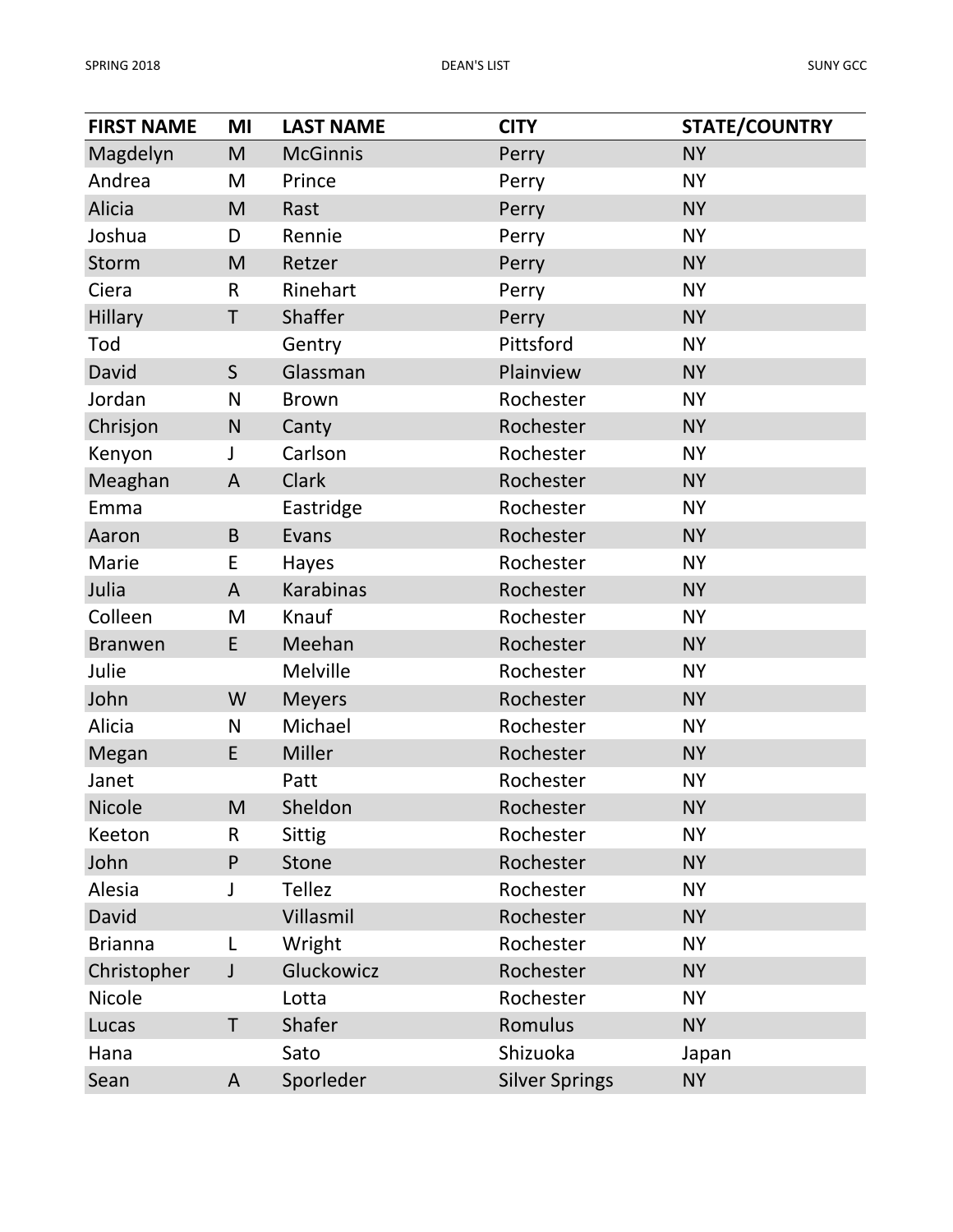| <b>FIRST NAME</b> | MI           | <b>LAST NAME</b> | <b>CITY</b>           | <b>STATE/COUNTRY</b>        |
|-------------------|--------------|------------------|-----------------------|-----------------------------|
| Morgan            | A            | Stoffer          | <b>Silver Springs</b> | <b>NY</b>                   |
| Olivia            | $\mathsf{R}$ | Bixby            | Spencerport           | <b>NY</b>                   |
| Raymond           | P            | <b>Hicks</b>     | Spencerport           | <b>NY</b>                   |
| Kathryn           | E            | Waterman         | Spencerport           | <b>NY</b>                   |
| Cajsa             | C            | Young            | Spencerport           | <b>NY</b>                   |
| Javin             | M            | <b>Williams</b>  | <b>Spring Valley</b>  | <b>NY</b>                   |
| Sevana            | L            | Armenia          | Springville           | <b>NY</b>                   |
| <b>Noelle</b>     | G            | Gerde            | Strykersville         | <b>NY</b>                   |
| Taku              |              | Harimoto         | Tokyo                 | Japan                       |
| Lillian           |              | Edwards          | Tonawanda             | <b>NY</b>                   |
| Sandra            | M            | <b>Waring</b>    | Tonawanda             | <b>NY</b>                   |
| Justine           | M            | Andrews          | Varysburg             | <b>NY</b>                   |
| Julia             | A            | Chojnacki        | Varysburg             | <b>NY</b>                   |
| Claire            | B            | Gardner          | Varysburg             | <b>NY</b>                   |
| Danielle          | J            | Henneberger      | Varysburg             | <b>NY</b>                   |
| <b>Molly</b>      | M            | Shaver           | Victor                | <b>NY</b>                   |
| Michael           | A            | Hazard           | Walworth              | <b>NY</b>                   |
| Candice           | $\mathsf R$  | <b>Barrows</b>   | Warsaw                | <b>NY</b>                   |
| Collyn            | Τ            | Frank            | Warsaw                | <b>NY</b>                   |
| <b>Bianca</b>     | E            | Hare             | Warsaw                | <b>NY</b>                   |
| Hannah            | M            | <b>Haskins</b>   | Warsaw                | <b>NY</b>                   |
| Kristen           | $\mathsf{R}$ | Norton           | Warsaw                | <b>NY</b>                   |
| <b>Bridget</b>    | A            | Osterhout        | Waterloo              | <b>NY</b>                   |
| Samantha          | L            | <b>Burkhardt</b> | Waterport             | <b>NY</b>                   |
| Sierra            | R            | Chudy            | Waterport             | <b>NY</b>                   |
| <b>Brianna</b>    | V            | Paniccia         | Waterport             | <b>NY</b>                   |
| Justin            | M            | Jaeger           | Wayland               | <b>NY</b>                   |
| Gaurav            | S            | Cheema           | Webster               | <b>NY</b>                   |
| Amanda            | M            | Hilliard         | Webster               | <b>NY</b>                   |
| <b>Nicole</b>     | $\mathsf C$  | Fritz            | West Henrietta        | <b>NY</b>                   |
| Nicole            | E            | Pleszewski       | <b>West Seneca</b>    | <b>NY</b>                   |
| Shurburnie        | A            | Jonis            | Willemstad            | <b>Netherlands Antilles</b> |
| Ashley            | D            | <b>Bates</b>     | Wyoming               | <b>NY</b>                   |
| <b>Brandyn</b>    | S            | Lynk             | Wyoming               | <b>NY</b>                   |
| Melanie           | J            | Suarez           | Yauco                 | PR                          |